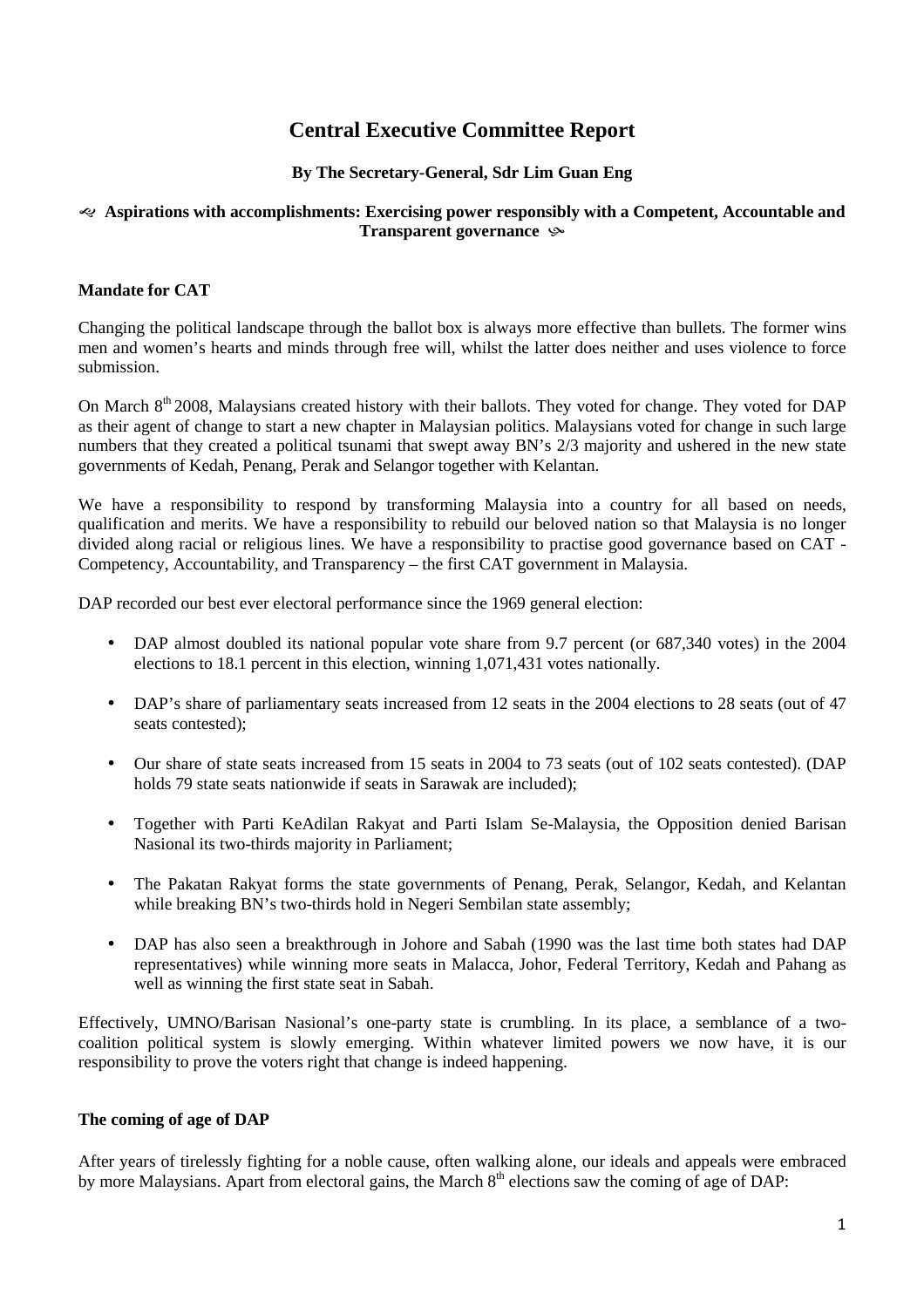- *Greater gender inclusiveness.* DAP fielded 19 female candidates nationwide, 14 of them are now elected representatives.
- *Greater multi-ethnic inclusiveness*. We fielded the largest share of Indian candidates of any Malaysian political party. Nearly 30 percent of our candidates are ethnic Indians and there are now 7 DAP MPs and 12 DAP SAs who are of ethnic Indian background.
- *New generation.* A third of DAP's candidates are aged below 30. Among our elected reps, more than a third are under 40.
- *Broadening of DAP's appeal.* Estimates shown that our candidates have obtained averagely 20 percent or higher of Malay votes in urban centres.

With an enlarged family, a membership from more diverse backgrounds representative of Malaysian population, it's the perfect time for us to move the party forward to realise the Malaysian First dream.

#### **Remembering our roots**

Before we venture into the future, it is important to know where we come from in order to know where we are heading.

I wish to pause here to pay tribute to all leaders and members who have worked untiringly for the party and the nation.

Rain or shine, our grassroots members have been with us without fail. You are the unsung hero that kept the party afloat during the dark days.

Since its inception, DAP suffered blow after blow of political persecution. Many leaders at one time or another have been detained under the infamous Internal Security Act or faced other forms of intimidation and bullying; persecution and victimization; financial and monetary deprivation and punishment.

It is appropriate for me, on behalf of the party, to register our greatest sympathy and solidarity with the families of the Hindraf 5 detainees - P. Uthayakumar, M Manoharan, R Kenghadharan, V Ganabatirau and T Vasanthakumar. We call on the government to release them immediately without condition.

Some of the personal sufferings of past detainees are perhaps already behind us. But it is our collective mission to ensure that our children and the next generation of political leaders would not have to go through the same ordeal.

DAP's reputation as the people's guardian is built upon the moral uprightness of our leaders who never wavered in the face of brutal might of UMNO/Barisan Nasional and their state apparatus.

To those who have departed, like Sdr. P.Patto and Sdr. Ahmad Nor, we will continue your struggle. In this regard, I take this opportunity to report to you the recent passing of Sdr. Mohd Nor Jetty, DAP Inaugural National Vice-Chairman, whose article I quoted in my speech at the DAP's 40<sup>th</sup> Anniversary Celebration in March 2006.

These are the towering personalities of all racial backgrounds that are testament to DAP's commitment to multiracial politics since its formation in 1966 despite the many allegations that it is not.

In the states where we are part of the government, DAP is committed to see through dynamic economic growth through innovative leadership and CAT governance.

Guided by our social democratic ideals, we are committed to ensure that economic prosperity is shared among the people so that growth does not lead to inequality, wealth creation is accompanied by equitable wealth distribution. It is our vow to see that no one is left behind.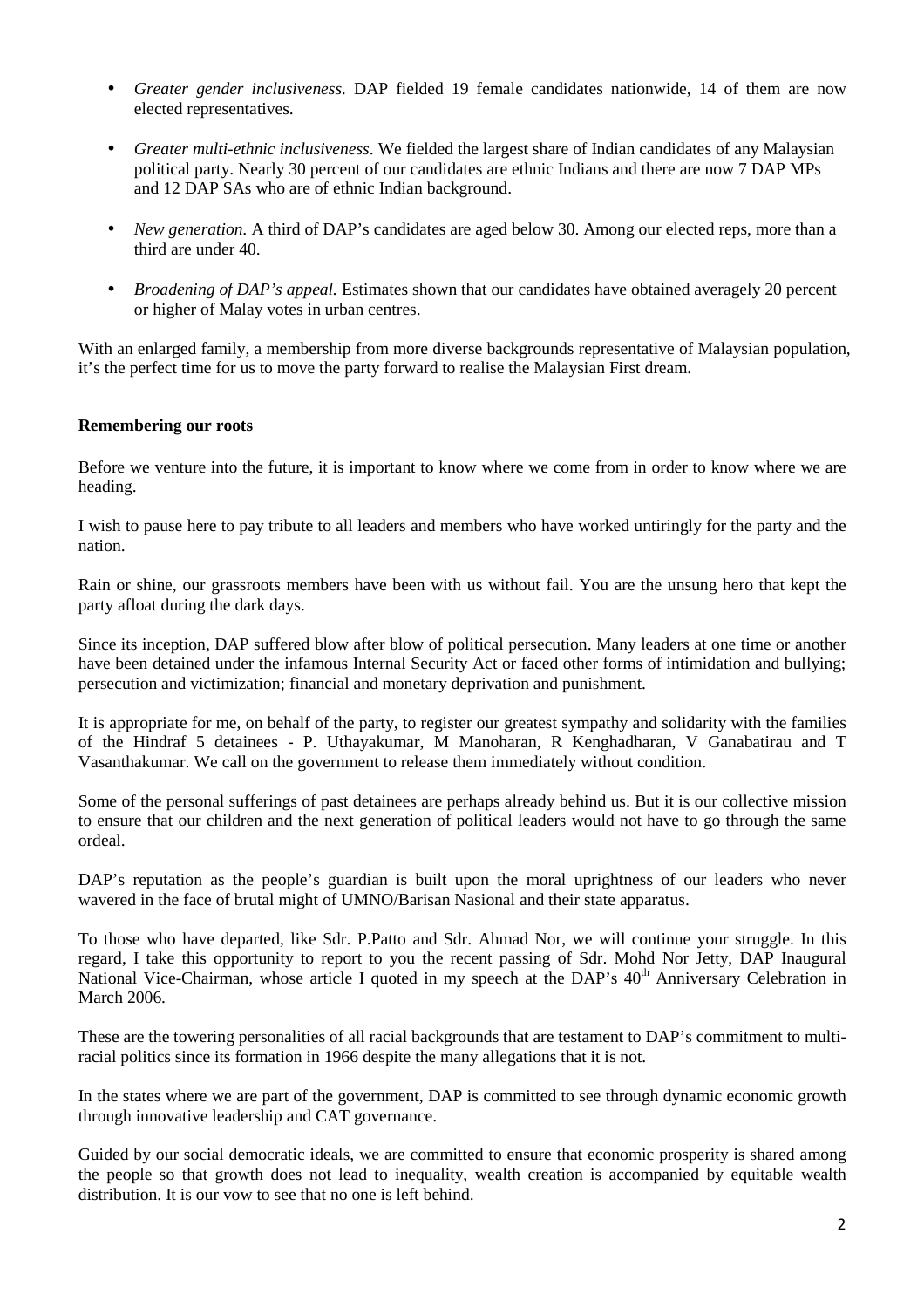## **The Team**

I would also like to thank the members of the outgoing Central Executive Committee, elected almost four years ago on 4<sup>th</sup> September 2004. DAP's much improved electoral support is a testimony of their hard work, dedication and loyalty to the party, and, most importantly, team spirit.

Some of the milestones of this CEC term include:

- In 2005, the party campaigned for the revival of the Third Vote and the election of local authorities;
- In March 2006, we celebrated DAP's  $40<sup>th</sup>$  Anniversary and launched the "Malaysian First" secondphase struggle for DAP, with the objectives of transforming the party for the next 40 years, building the next generation of leaders and members, and reaching out to DAP's unconventional constituents. The party's Constitution was amended then to state its 18 objectives for a better Malaysia;
- In May 2007, a special congress was convened with the theme of "Winning Together for Malaysian First", where the party's Constitution was amended to allow postponement of the triennial party poll and election strategies for the general election were debated;
- Two sessions of leadership retreats in Cameron Highlands in January 2006 and January 2007 also contributed to a deeper understanding among national and state leaders of the need for the party to rejuvenate and reform;
- Focus on capacity-building by introducing modern management and election techniques as demonstrated by our DAP Election mascot, video clips, general election campaign songs and theme;
- Concerted recruitment drive of young and prominent professionals and NGO activists to project a modern people-friendly image.
- Members of the National Headquarters Management Committee, Sdr. Fong Kui Lun, Sdr. Tan Kok Wai, Sdri. Teresa Kok and myself, as well as other leaders and donors, were instrumental in the massive refurbishment of the National Headquarters to provide better and modern facilities to accommodate the growth of the party machinery;
- It is also during these four years that saw the revival of the party's organ The Rocket as a regular periodical under the leadership of National Publicity Secretary Sdri. Teresa Kok. Today, we are printing three languages, namely Malay, Chinese and English, on a monthly basis, and Tamil on an occasional basis;
- In this context, the contributions of the staff at our National Headquarters and other offices nation-wide should also be acknowledged.

Nonetheless, the two greatest achievements of the outgoing CEC team were its team spirit and its ability to recruit new members and men and women of leadership caliber, and provided them a platform that they long for to serve the party and the nation.

## **Mainstream party**

Many of you did not believe me when I announced that we do not want to be in perpetual opposition but be a partner in power. Today, we are at the threshold of taking the party to the next level, the next 40 years. But the next few years are the most crucial in determining whether we can be a truly national party and partner in the Federal government.

We must transform DAP into a mainstream party perceived by most Malaysians as capable of providing strong and innovative leadership with the highest level of integrity.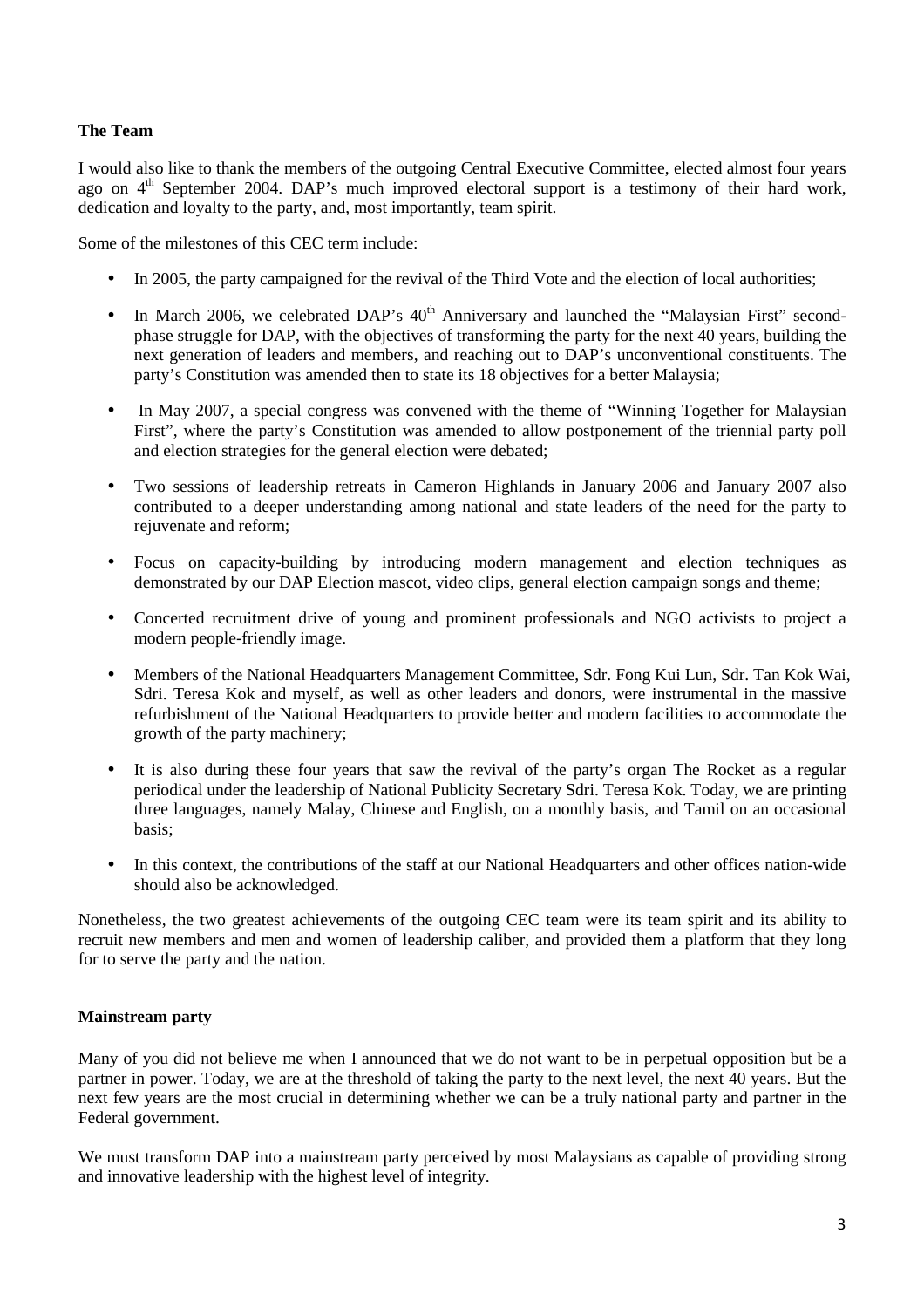First, integrity is our article of faith. The route we took was the less travelled one because we chose to be in politics not for personal gratification and enrichment but for our ideals and love for the nation. Integrity has been our trademark for the past 42 years but we must remind ourselves that power, however limited it is, is the ultimate test of one's integrity.

Second, we are a party for all and not just for our members only. Let us be clear that without the support from disgruntled and disillusioned members of UMNO, MCA, MIC and Gerakan, we would not have won so many seats, and with such massive margins. In the states we govern, we must herald a new paradigm in governance which strives for common public good and sets aside race, creed, religion, and political affiliation.

Third, we must engage Malaysians of all backgrounds for a deeper cultural understanding of various groups in our multi-ethnic society, and a greater sensitivity and tact in our engagement with the unconventional constituents.

In this election, DAP managed to transform itself as the party of choice for women, youth and ethnic Chinese and Indians, with a substantial increase in urban Malay support. Whether we can gain Malay support depends on our performance as a partner in power in Penang, Perak and Selangor. Especially as the leading government in Penang, to prove that we can take care of the Malays and deliver what BN cannot do in 50 years. The Penang State government is committed to wiping out hard-core poverty in Penang, attempting to do in one year what BN cannot do in 50 years. If we succeed, we will have taken an important first step in attracting sizable Malay core support.

Our challenge is to consolidate existing support while reaching out intensively to urban Malays, as well as Bumiputras of Sabah and Sarawak.

Once upon a time it seemed impossible to connect with the Malays due to a controlled mainstream Malay press that continues to paint DAP in bad light and UMNO's impregnable grip over the kampung. Our consolation is that the Internet has opened up new possibilities for political awareness and two-thirds of Malaysians now live in urban areas where UMNO the rural party *par excellence* is the weakest.

It is a great challenge to us, yet it is also a great opportunity for us to transform Malaysia through making DAP more inclusive in terms of ethnic profile.

## **Organisation**

That the DAP went into the 2008 election as a united and cohesive team was surely the envy of our opponents. We entered the race with a highly motivated team consisting of respected veterans, well-regarded long-time second echelon leaders, and a host of young achievers, as well as many social activists who are community leaders in their own right before their foray into politics.

It is important to remind ourselves that as much as Barisan Nasional component parties were trounced by us, they were defeated by their own excesses of all kinds, internal sabotages, the failure to rejuvenate, and their inability to meet the wishes of a voting population that changed faster than them.

If we do not want to see the painful fate that befell some of the BN component parties to happen to DAP in the future, we must continue to be one strong team committed to our ideals and principles.

All elected representatives and appointed public office holders must recognise that they are elected or appointed on the party's recommendation. We are just mere individuals if not for the party. We must therefore have the party's and the people's interests at heart.

The mandate we received from Malaysian voters was a vote for change for the better, and a mandate for CAT governance. It is not a referendum for any individual or clique. We must constantly remind ourselves that the mandate can be withdrawn from us by the people and individual aggrandisement or cliquish politics is the last thing the voters want from DAP.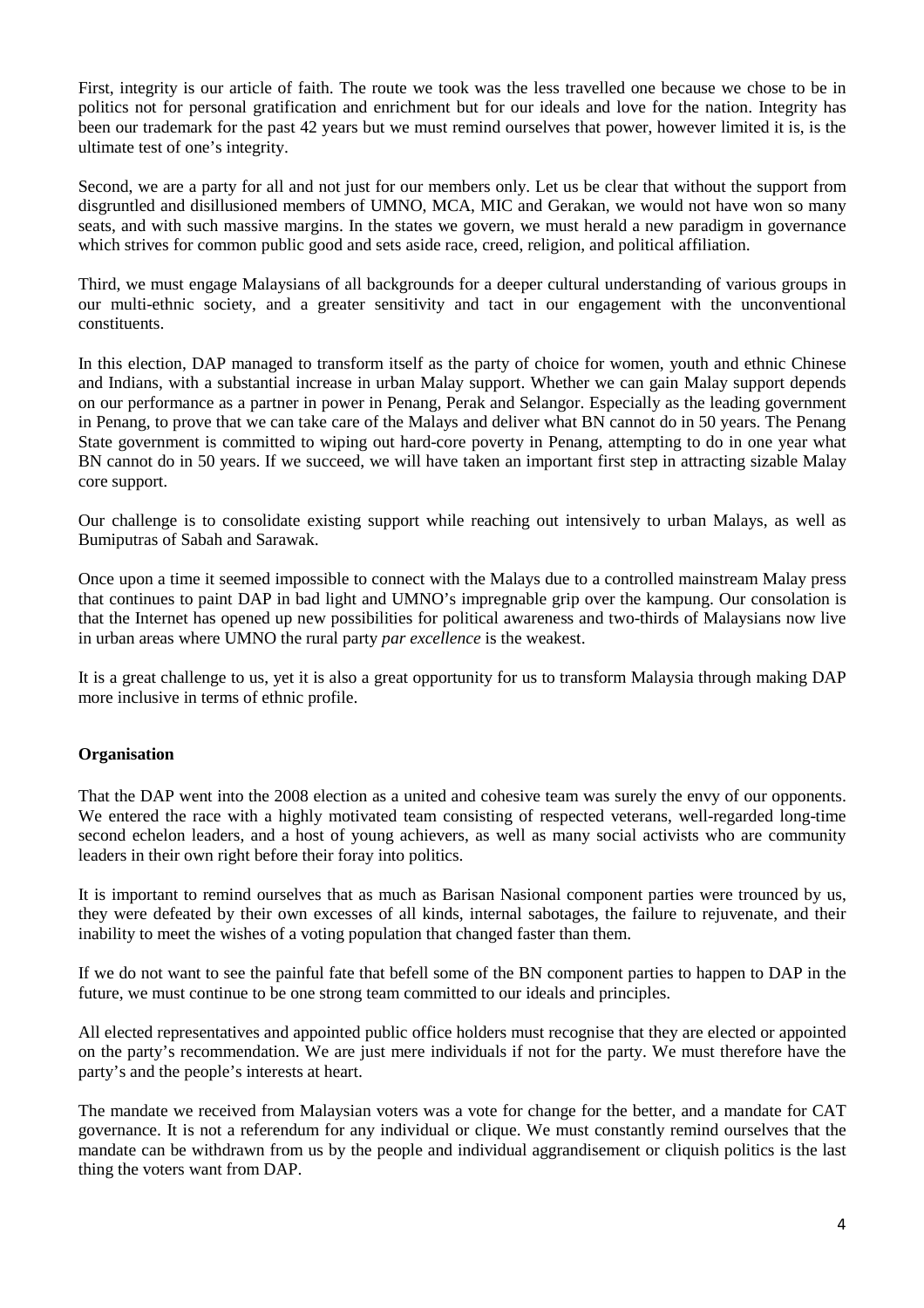No organisation on earth can survive for a long period of time without constantly coming up with new ideas and new blood to reflect changes in society. But rarely is organisation transformed without pain.

In a small way, for both new and existing members, the post-March  $8<sup>th</sup>$  experience is indeed a culture shock. As the number of new members joining with such encouraging speed, it will take a while for members to even know each other, and for the new members to appreciate DAP's past contributions and future aspirations. For our elected reps and members in states where we form government, it is a steep learning curve to learn to be in government after years of being perceived as a permanent opposition party.

Despite the potential difficulty in blending the old and new members, we must continue to increase the party's membership to enlarge our talent pool, as well as to extend our reach among unconventional constituents. At the same time, we must all strive to ensure that we don't fall into the pitfall of our opponents whose large membership have become a war-chest for internal strife and patronage politics that eventually resulted in them being voted out by a fed-up electorate.

#### **Change is indeed happening**

Let me assure you that change is indeed happening in the states that we govern, and, to a lesser extent, Barisan Nasional is grudgingly dancing to our tune.

Take for example, in my first week as the Chief Minister of Penang, I was criticised for introducing Open Tender policy. In Penang, the State Government became the first in the country to introduce an e-tender (*eperolehan*) system to wipe out hanky-panky activities and corruption in the tendering process.

What is astonishing is that the Federal Government, in a limited way, decided that the toll collection concessionaire of the Penang Second Bridge will be awarded through open tender, which is estimated to save the nation of RM 18 billion over a 45-year concession period.

We believe that as government we are guardians of the people's interest, but not their masters. In Perak, residents of Malay planned villages and Chinese new villages are allowed to obtain freehold titles, generations after they first settled there. In Penang, a similar policy was introduced for residential housing while industrial and commercial lands are allowed to extend their lease to 99 years.

The Federal Government is flip-flopping on its economic policy which does not augur well for investment and to ensure that opportunity and resources are available equitably. The fuel hike in June 2008 is an example. As the Federal Government increased fuel price, the Penang State Government gave its poorer population a RM 100 cash payment as a gesture that we still remember them during their hardship, despite our limited financial resources.

Indeed, credible sources suggest that the Federal Government is seriously considering to adopt DAP's proposal to share Petronas' wealth with the middle class and the poorer strata of our population in the coming budget. DAP proposed that cash grant of RM 6,000 per annum to be given to families with a combined income of less than RM 6,000 per month whereas individuals that make less than RM 3,000 per month be given RM 3,000 per annum.

DAP is unashamedly a social democratic party that is pro-growth, and business- and industry-friendly.

The Barisan Nasional economic model is riddled with personal interests at the expense of public goods and broad-based strategising. We believe that the business of the government is to get out of business. It is the obligation of the government to create through CAT principles an enabling environment for the business sector to compete among themselves and to contribute positively to the economy and well-being of the overall society, which must include a commitment to sustainable living and empathy for those in need. And, we are on our way to start a new paradigm in public-private partnerships for greater societal well-being.